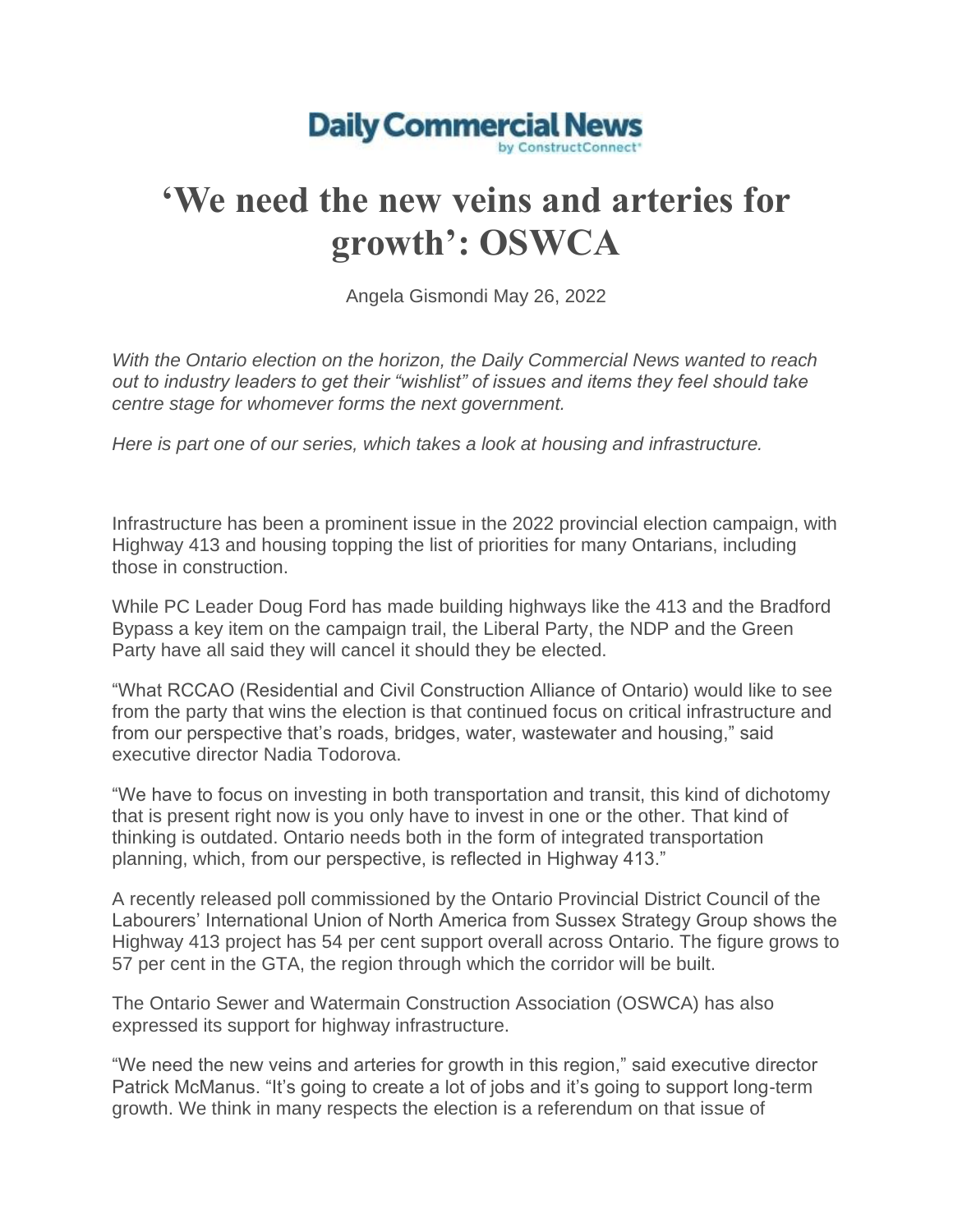transportation construction. We think it's absolutely critically important to see those projects move forward regardless of who is elected."

Bryan Hocking, CEO of the Ontario Road Builders' Association, said the association is in favour of any road and highway infrastructure. He realizes it is a contentious issue but thinks it will benefit Ontarians in the long run.

"We have to look to the future and just saying the 413 is unnecessary, those who are making the statement, are not looking 20 years down the road," Hocking said. "This kind of highway doesn't get built overnight. It will be sometime before the shovels go in the ground but it's important to plan ahead."

Planning for the immediate future is also top of mind for those looking to tackle the housing crisis.

The board of directors of the Residential Construction Council of Ontario (RESCON) are endorsing Ford and the Ontario PCs for 2022 re-election as they are "the only party addressing the housing crisis on a number of fronts such as the More Homes for Everyone Act and the More Homes, More Choice plan".

"We are supportive of the current government," said RESCON president Richard Lyall. "This government and Minister (of Municipal Affairs and Housing Steve) Clark have been on this issue from the get-go.

"They've hit the issue on a number of levels, much like they've done with skilled trades and apprenticeship. When you have systemic problems this big they take a long time to change…We're pretty confident there will be more measures coming down the road."

Todorova said another priority is for the government to focus on maintaining the current infrastructure they have in a state of good repair.

"Cities, especially those with large transit systems such as Toronto, they are experiencing significant budget shortfalls due to the low ridership as a result of the pandemic," Todorova explained. "The next governing party must focus on ensuring that cities have that bridge funding required to get them through the transition period and prevent them from dipping into their capital budgets to address operating costs and to avoid deferring of critical and necessary state of good repair projects.

"Without that additional assistance from the other two levels of government cities will be forced to defer or cancel municipal infrastructure work because they can't run a deficit in their budgets," she added. "That will result in construction jobs being lost and essential and critical infrastructure falling into a state of disrepair which will result in higher repair costs down the line and it can also present dangers to public safety as well."

Although Highway 413 is a significant issue for OSWCA, the more critical issue is providing assistance to municipalities to help them address their budgeting issues, McManus said.